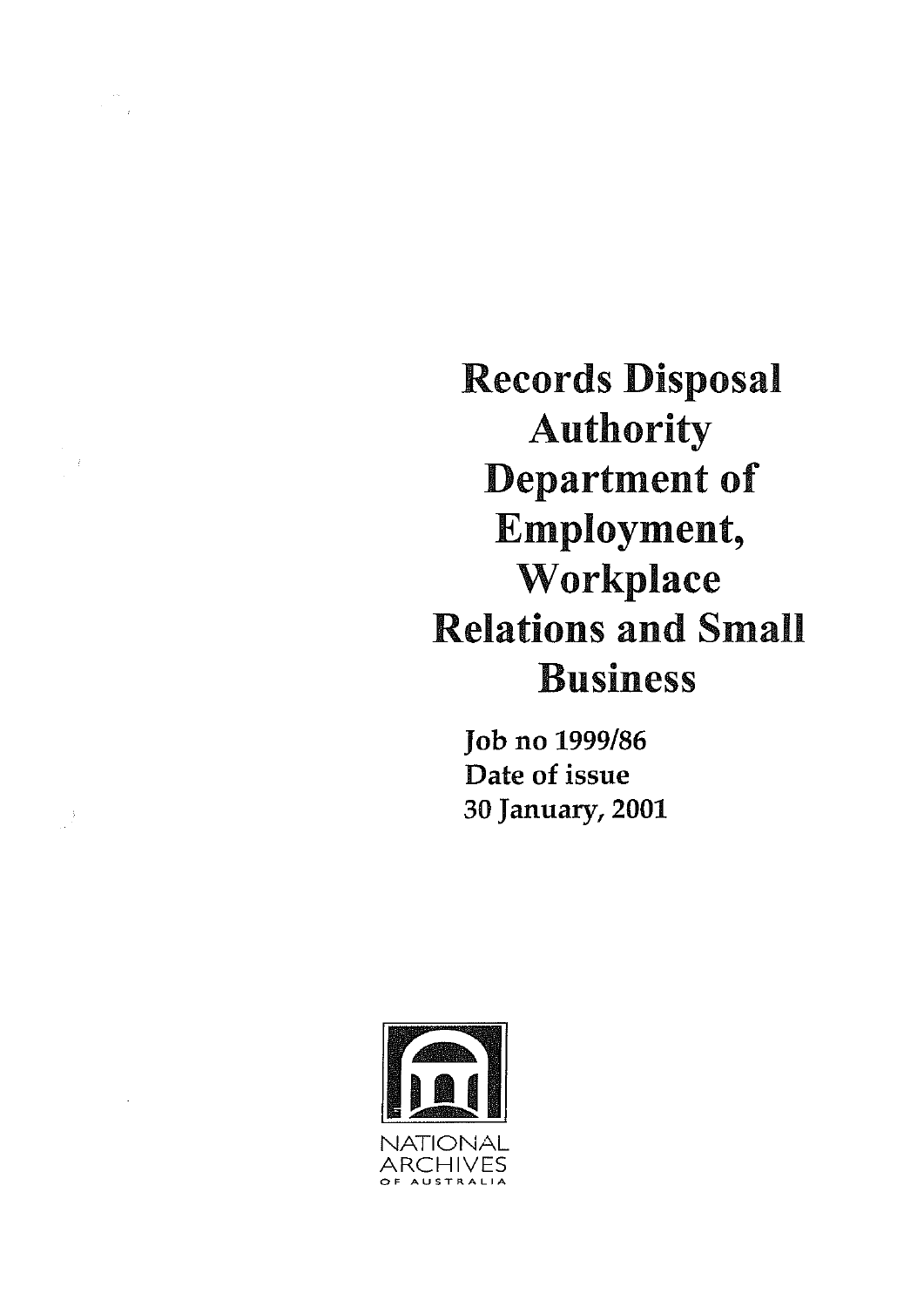© Commonwealth of Australia 2001

 $\label{eq:1} \begin{array}{c} \left( \frac{1}{2} \log \frac{1}{2} \right) \\ \left( \frac{1}{2} \log \frac{1}{2} \right) \leq \frac{1}{2} \end{array}$ 

 $\left\langle \frac{1}{2} \right\rangle_{\rm{max}} \left\langle \frac{1}{2} \right\rangle$ 

This work is copyright. Apart from any use as permitted under the *Copyright*  Act 1968, no part may be reproduced by any process without prior written permission from the National Archives of Australia. Requests and inquiries conceming reproduction and rights should be directed to the Publications Manager, National Archives of Australia, PO Box 7425, Canberra Mail Centre ACT 2610, Australia.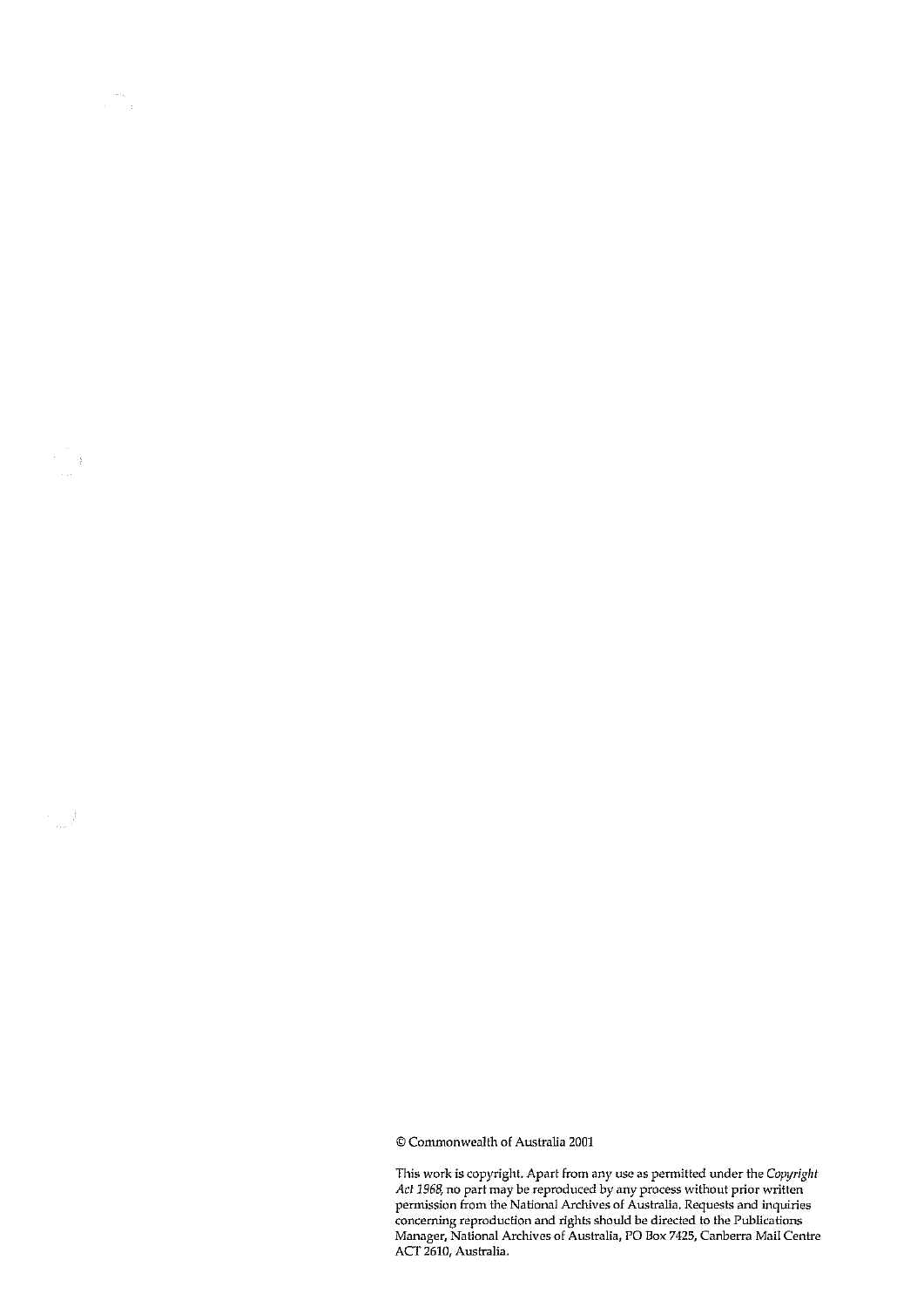# **CONTENTS**

 $\frac{1}{\sqrt{2}}$ 

 $\begin{array}{c} \alpha_1 \\ \alpha_2 \\ \beta_3 \end{array}$ 

 $\begin{pmatrix} 1 \\ 0 \\ 0 \end{pmatrix}$ 

| <b>INTRODUCTION</b>       |   |
|---------------------------|---|
| The Disposal Process      | 5 |
| Purpose of this Authority | 5 |
| Using this Authority      | 5 |
| Review of this Authority  | 5 |
| <b>AUTHORISATION</b>      | 7 |
| <b>CLASSES</b>            | 9 |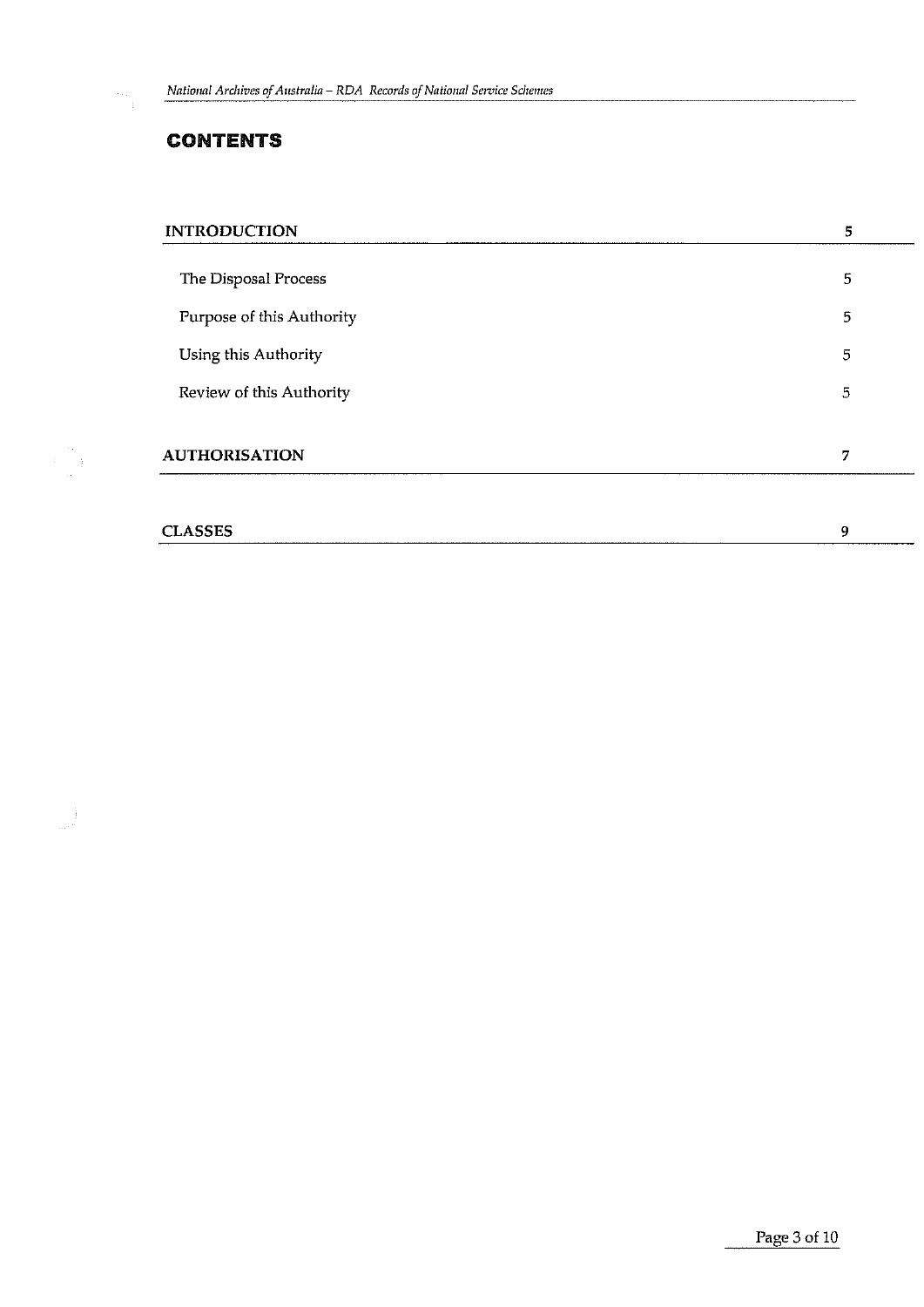Ţ,

 $\begin{pmatrix} 1 \\ 0 \\ 0 \end{pmatrix}$ 

 $\label{eq:3} \begin{array}{c} \mathcal{L}_{\text{max}} \left( \frac{1}{\sqrt{2}} \right) \\ \mathcal{L}_{\text{max}} \left( \frac{1}{\sqrt{2}} \right) \end{array}$ 

Page 4 of 10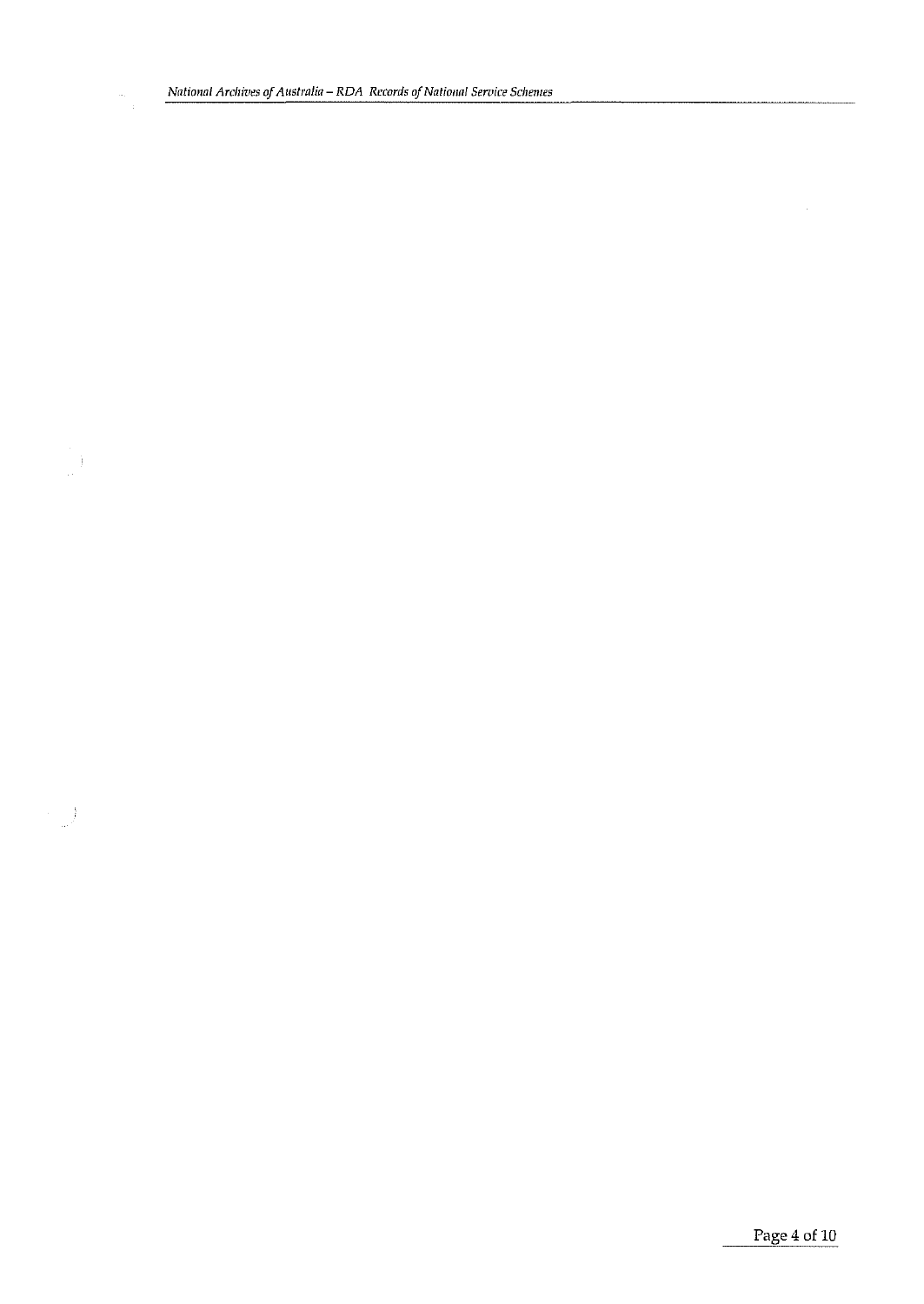# INTRODUCTION

### The Disposal Process

The disposal of Commonwealth records is the process of assessing the value of records for future use, identifying those which have enduring value and identifying how soon the remainder can be destroyed or otherwise disposed of. The process can also involve the transfer of ownership or custody of records and the alteration of records. Further, it involves authorising the action arising from the assessment and putting the action into effect by sentencing.

Section 24 of the *Archives Act 1983* provides that records are not to be disposed of without the consent of the Archives unless the action of disposal is positively required by law, or takes place in accordance with a normal administrative practice of which the Archives does not disapprove. Advice on the provisions of the Archives Act is obtainable from any of the National Archives of Australia offices.

### Purpose of this Authority

This authority has been developed and amended under appraisal guidelines issued prior to 1999. The pre-I 999 guidelines have now been superseded by a new appraisal methodology complying with the Australian Standard AS 4390, *Records Management* and which represents current best practice. In view of the fact that the amendments to this authority have been made under the pre-1999 guidelines, the scope of the authority is limited by the following:

- The purpose of this authority is to allow for the re-sentencing and destruction of the agency's records relating to the National Service first scheme held in Archives custody.
- In this new records disposal authority the disposal action for records previously identified for permanent retention has not been reviewed for records relating to the NS second scheme. The retention period for these records has been changed to Destruction not authorised. Retain in custody pending reappraisal' The agency cannot transfer records with this disposal action into Archives custody. The records will need to be reappraised in accordance with the Archives new AS4390 compliant methodology.
- This authority should be used in conjunction with General Disposal Authorities including the *Administrative Functions Disposal Authority,* which have been issued by the Archives to cover housekeeping and other administrative records common to most Commonwealth agencies.

#### Using this Authority

This authority covers records controlled by the agency and applies only to the records or classes of records described in the authority. This authority is to be used to sentence records. Sentencing is the process of identifying and classifying records according to a disposal authority and the disposal action specified in it.

Retention periods set down in this authority are the minimum ones and the agency may extend the period if it considers there is an administrative need to do so.

Where the format of the records has been changed this does not prevent the disposal classes from being used to sentence records which perform the same function. Where the method of recording the information changes (eg from a manual card system to an electronic system), this authority can still be used to sentence the records created provided the records perform the same function. The information must be accessible for the periods prescribed in the classes.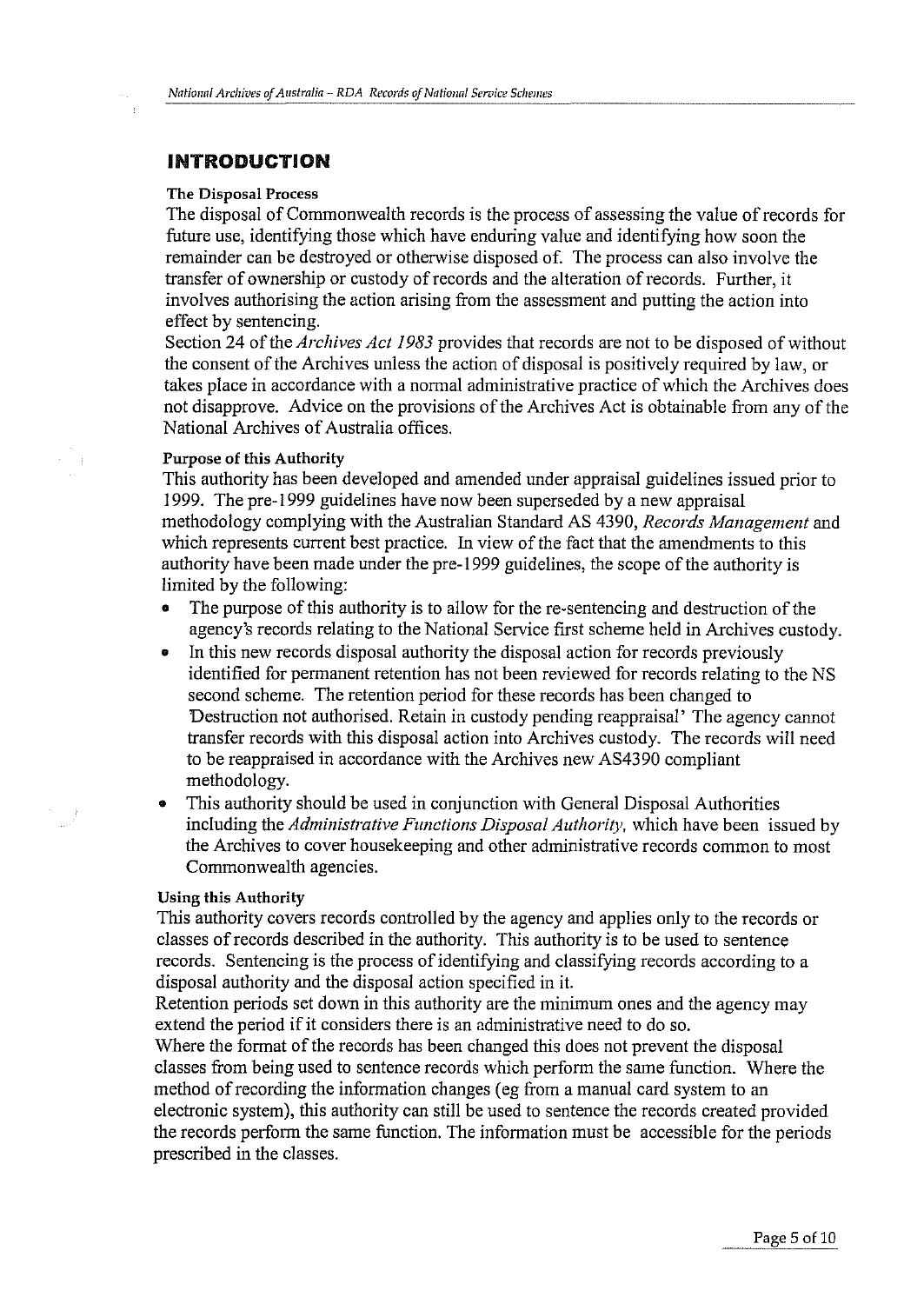Agencies will need to ensure that any software, hardware or documentation required to gain continuing access to the data is available for the periods prescribed. Electronic records should be captured and retained in recordkeeping systems that have special functionality for maintaining the integrity of the digital data as full, accurate, reliable, accessible and durable evidence of government activity over time.

### Review of this Authority

In March 2000 the Archives released guidelines for a new appraisal methodology that will enable agencies to conduct appraisal according to best practice. The methodology complies with AS4390 and follows the functions based approach outlined in that standard. The Records Disposal Authority will not be open to further amendments. Development of a functional RDA should be undertaken in consultation with the National Archives.

# CONTACT INFORMATION

Canberra Office Queen Victoria Terrace Parkes ACT 2600

PO Box 7425 Canberra Mail Centre ACT 2600 tel: (02) 62123610 fax: (02) 62123989

Email: recordkeeping@naa.gov.au

Website: http://www.naa.gov.au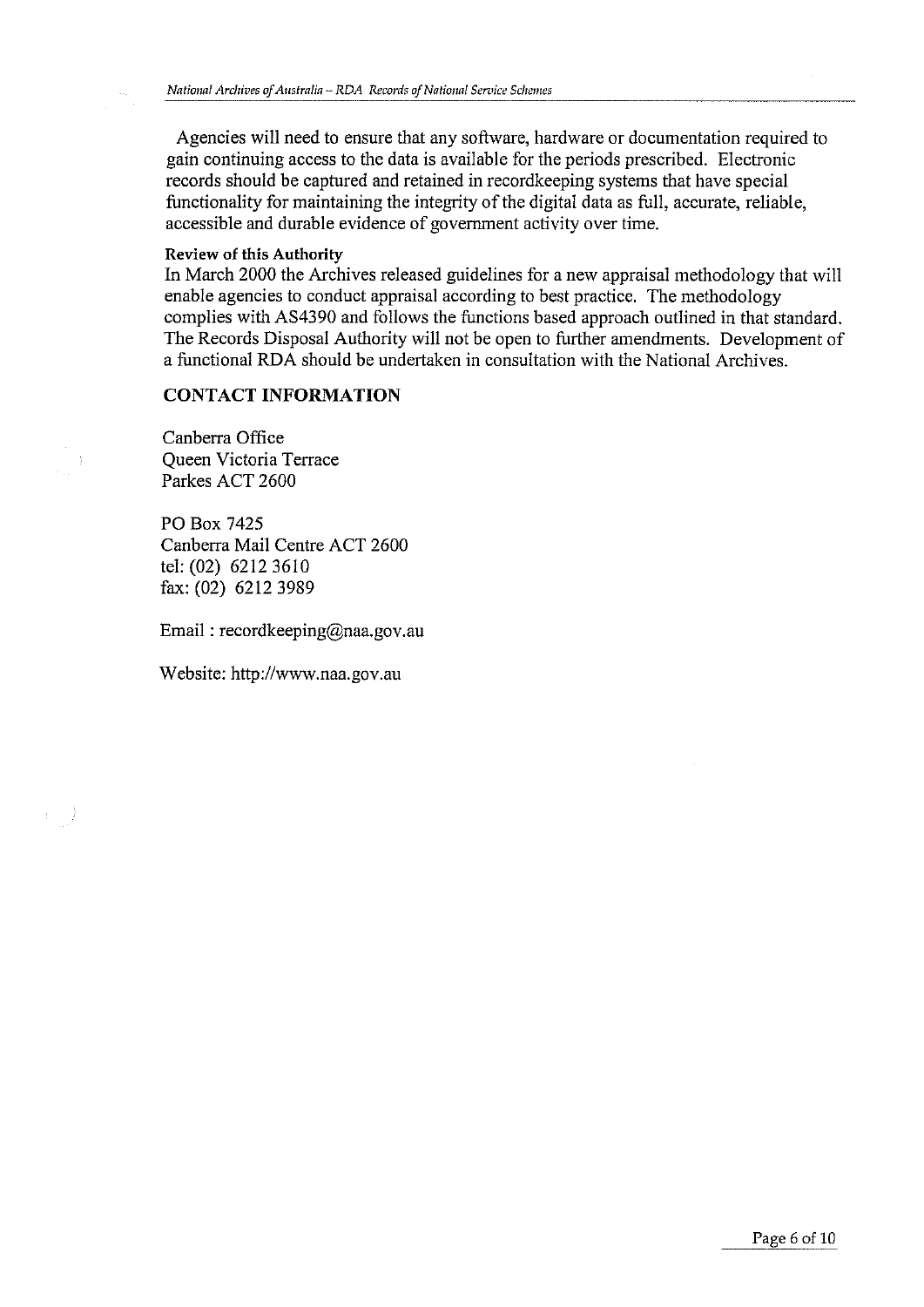### **AUTHORISATION RECORDS DISPOSAL AUTHORITY Job Number 1999/86**

Secretary Department of Employment, Person to whom notice of Workplace Relations and Small authorisation is given: Business GPO Box 9879 Canberra ACT 2601

AUTHORISES ARRANGEMENTS FOR THE DISPOSAL OF RECORDS IN ACCORDANCE WITH SECTION 24(2)(b) OF *THE ARCHIVES ACT 1983*  **Purpose:** National Service Scheme Records - all states **Application:** 

This authorisation applies to only the disposal of the records described on the authority in accordance with the disposal action specified on the authority. The authority will apply only if disposal takes place with the consent of the agency that is responsible at the time of disposal for the functions documented in the records concerned.

Authorising Officer, National Archives of Australia Date of Issue  $\mathcal{J}\mathcal{O}\cdot\mathcal{Q}\cdot\mathcal{Q}$ .

wester Heale

**Date of Amendment** 

Expiry date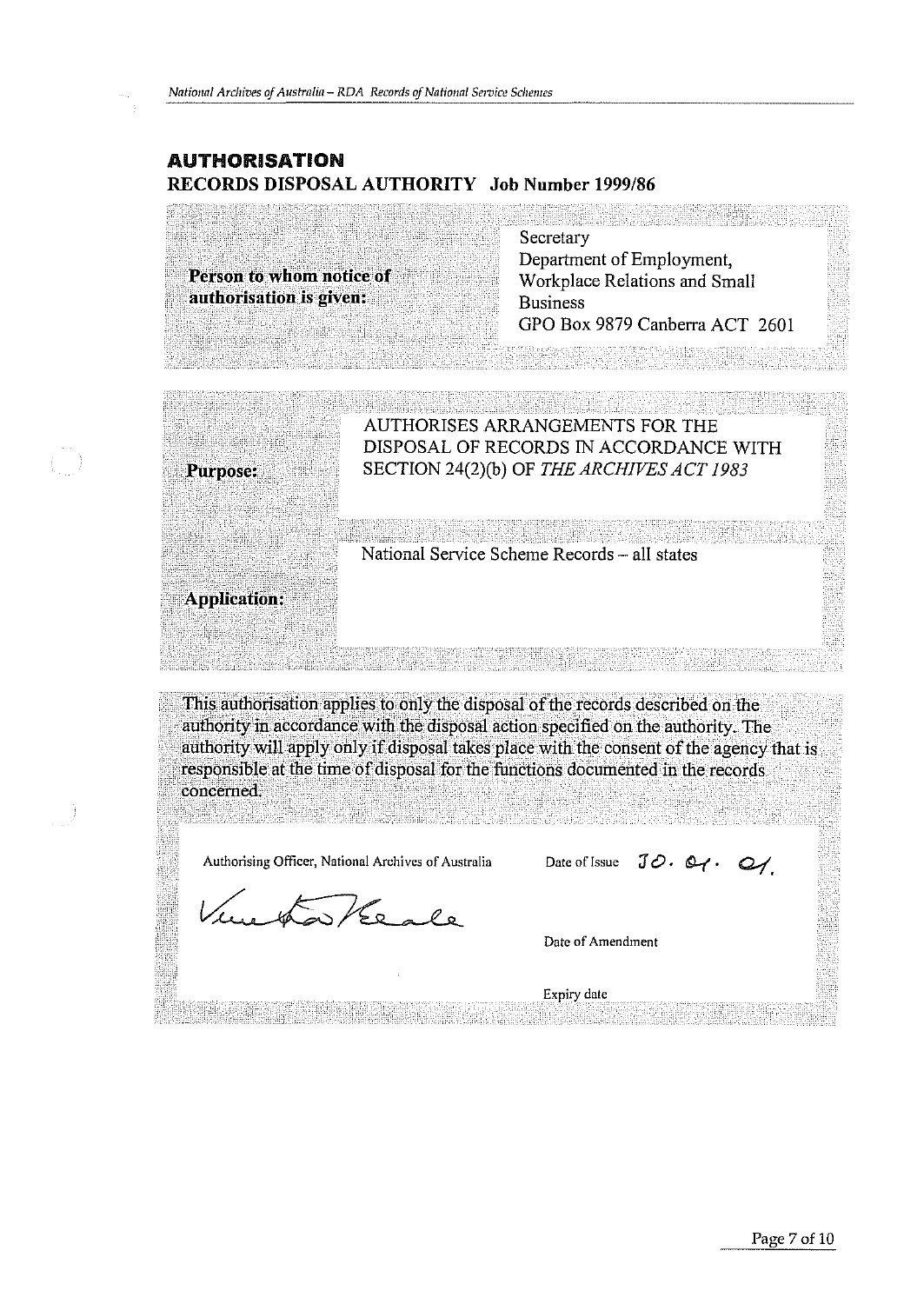$\binom{2}{2}$ 

 $\frac{1}{\sqrt{2}}$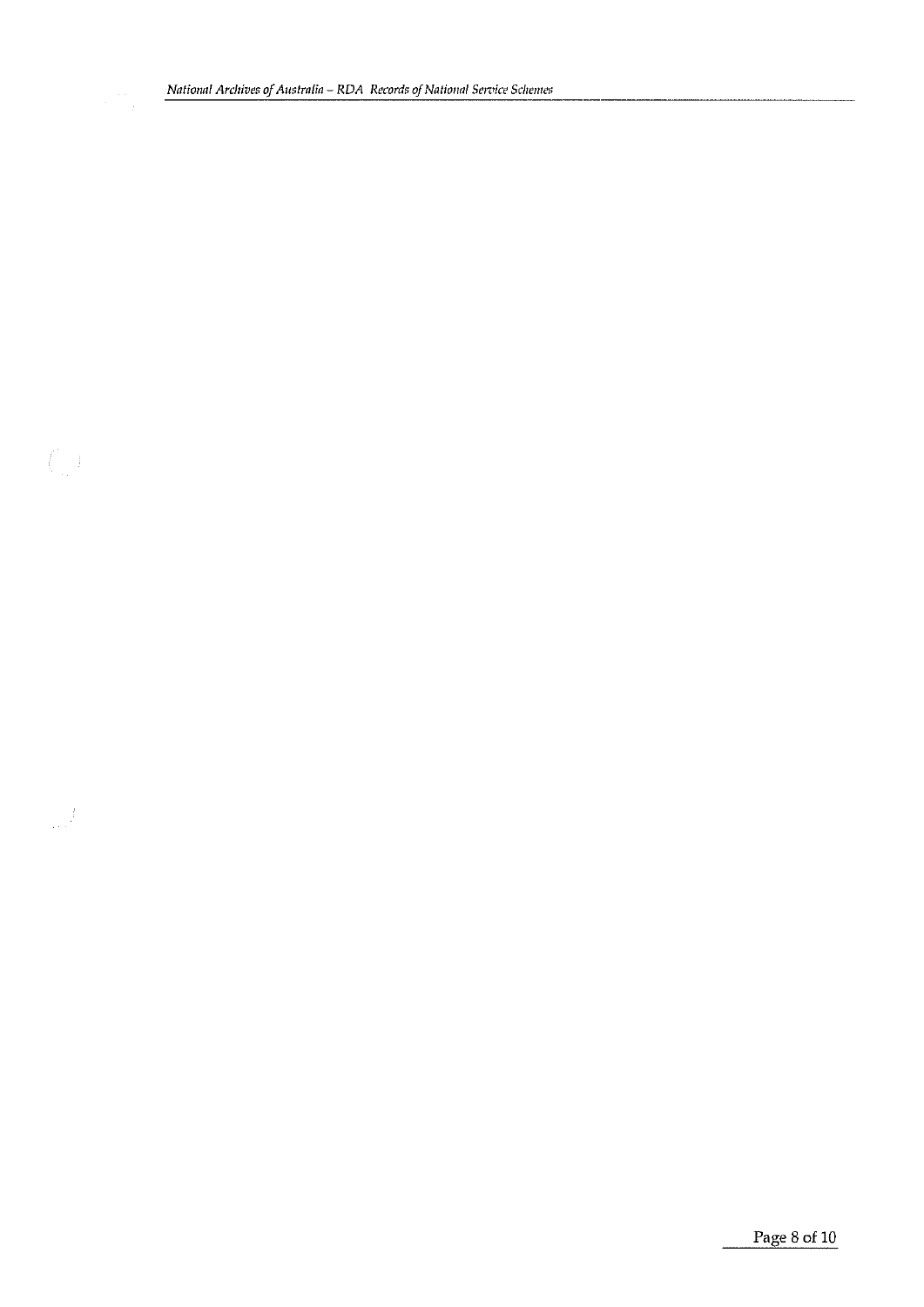$\begin{array}{c} \mathbb{R}^3 \setminus \mathbb{R}^3 \\ \mathbb{R}^3 \setminus \mathbb{R}^3 \end{array}$ 

 $\mathcal{A}$ 

| <b>Class</b><br><b>Number</b> | <b>Description of Records</b>                                                                                                                                                                                                                         | <b>Disposal Action</b>                                                     |
|-------------------------------|-------------------------------------------------------------------------------------------------------------------------------------------------------------------------------------------------------------------------------------------------------|----------------------------------------------------------------------------|
|                               | <b>Scope Note:</b><br>This records disposal authority cancels RDA 559.<br>To be retained as national archives records<br>sentenced for permanent retention in RDA 559 will<br>need reappraisal. RDA 559 may no longer be used<br>to sentence records. |                                                                            |
| 2184                          | National Service Case Files including NS1 forms<br>and supporting documentation - First Scheme<br>registrants files $(1951 - 1959)$                                                                                                                   | Destroy on issue of this<br>authority                                      |
| 2185                          | National Service Case Files including NS1 form<br>and supporting documentation - Second Scheme<br>registrants $(1965 - 1973)$                                                                                                                         | Destruction not<br>authorised. Retain in<br>custody pending<br>reappraisal |
| 2186                          | Name Index cards- Master Register card index<br>(Forms NS3)                                                                                                                                                                                           | Destruction not<br>authorised. Retain in<br>custody pending<br>reappraisal |
| 2187                          | Name index cards - other indexes and listing<br>related to the First Scheme including trade index,<br>defaulters index, listings of medical specialists                                                                                               | Destroy on issue of this<br>authority                                      |
| 2188                          | Name index cards – other indexes related to<br>Second Scheme                                                                                                                                                                                          | Destruction not<br>authorised. Retain in<br>custody pending<br>reappraisal |
| 2189                          | Consolidated National Service statistical returns                                                                                                                                                                                                     | Destruction not<br>authorised. Retain in<br>custody pending<br>reappraisal |
| 2190                          | Medical examination X-rays of National Service<br>registrants - First and Second Schemes                                                                                                                                                              | Destroy on issue of this<br>authority                                      |
| 2191                          | Training area maps                                                                                                                                                                                                                                    | Destruction not<br>authorised. Retain in<br>custody pending<br>reappraisal |